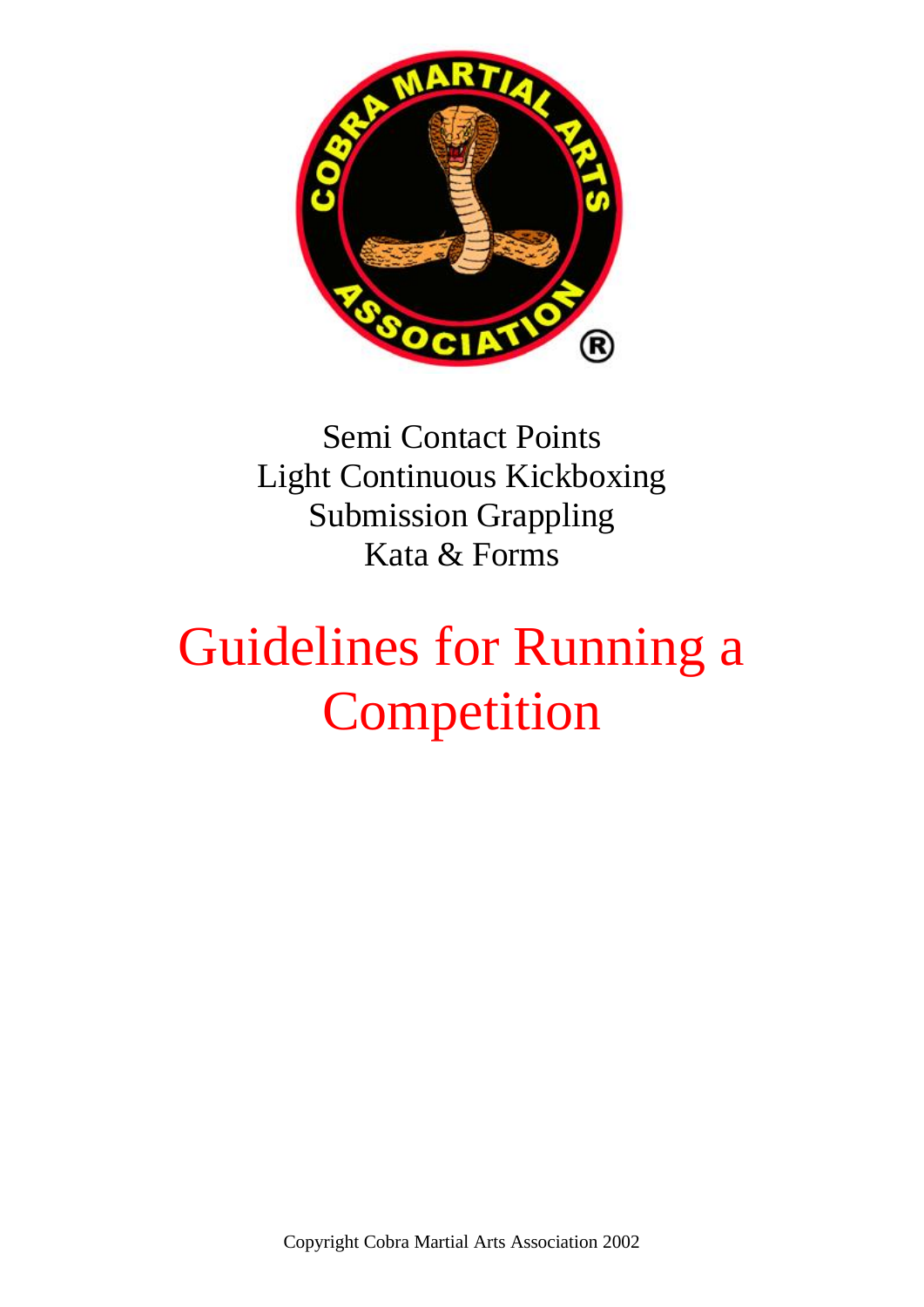## **INSURANCE**

It is always advised to check with any competition organiser that they have taken out open event insurance to cover the competitors and officials.

However, if all competitors are from the same club or association then open event cover won't be required as their membership will include sufficient insurance.

### **MEDICAL CARE**

Dedicated First Aiders must be appointed at your event. These people must not have any other task other than that of first aider at the event.

It is the responsibility of the competitor to report any injuries or medical conditions that may hinder performance to the medics on arrival.

### **DRESS CODES**

#### **Referees**

It is requested that all Referees wear a white shirt and Tie, black or grey trousers and soft sole shoes. Ties can be ordered direct from the CMAA website.

## **SETTING UP & MANAGING THE AREA**

The area for points, light continuous and grappling MUST be matted, never run these events on a bare floor. A table will be required for the score / time keeper.

While it is recommended that 2 corner judges are used, in the event that this is not possible 1 may be used. In these cases the single judge will 'mirror' the centre Referee on the mat by staying directly opposite to him/her at all times.

Spectators must be kept at least two to three feet away from the edge of each area at all times. The fight will be stopped each time this is not adhered to for safety reasons. Also do not allow them to gather between areas.

Only one Coach per Competitor is permitted at the mat edge. Other Competitors waiting to fight in the same category must sit either to the left or right of the mat in relation to the area desk.

## **SECTIONS / CATEGORIES**

The following is a suggested method for arranging categories: -

Under 10 Categories should be split into 3 groups on the mat based on height.

Competitors are handed a "fight ticket" upon entry listing the following. It is then their own responsibility to listen for the section to be called.

Each section will be called 3 times. The fight tickets will be handed to the area desk who will then record the names onto the draw sheet.

**NOTE:** If a competitor does not go to the area after the 3<sup>rd</sup> call they will forfeit their place in that section. Individual names will NOT be called.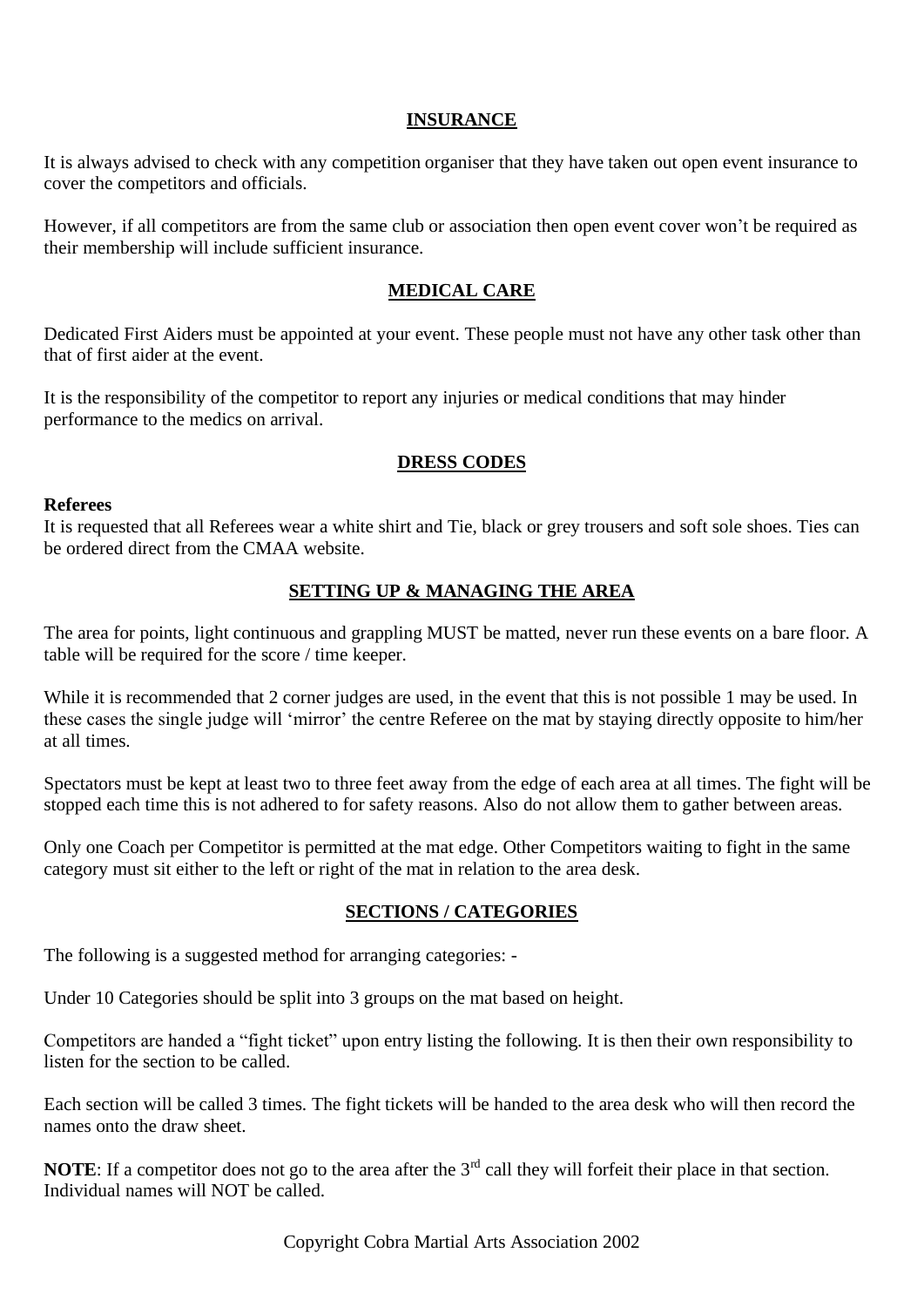# **Points**

Boys 10 years & under Boys 11 to 13 Boys 14 to 15 Girls 10 years & under Girls 11 - 13 years Girls 14 – 15 Ladies Open - All grades Men's up to 4th KYU Men's 3rd KYU and over

## **Light Continuous Kickboxing (Adults checked by weigh in)**

Boys 11 - 13 years Boys 14 - 15 years Girls 11 - 13 years Girls 14 - 15 years **Men** Under 70kg 70kg - under 80kg 80kg - 88.9kg (14 stone) Over 14 stone

**Ladies** Under 70kg 70kg - under 80kg 80kg - 88.9kg (14 stone) Over 14 stone

## **Grappling/Submission Fighting (Adults checked by weigh in)**

**Cadets** Boys under 10 years Boys 11 - 13 years Boys 14 - 15 years Girls under 10 years Girls 11 - 13 years Girls 14 - 15 years **Adults** Men Under 70kg 70kg - under 80kg 80kg - 88.9kg (14 stone) Over 14 stone Ladies open all grades

## **Kata & Forms**

Cadets under 3rd KYU Cadets over 3rd KYU Adults mixed all grades Cadet weapons / creative Adult weapons / creative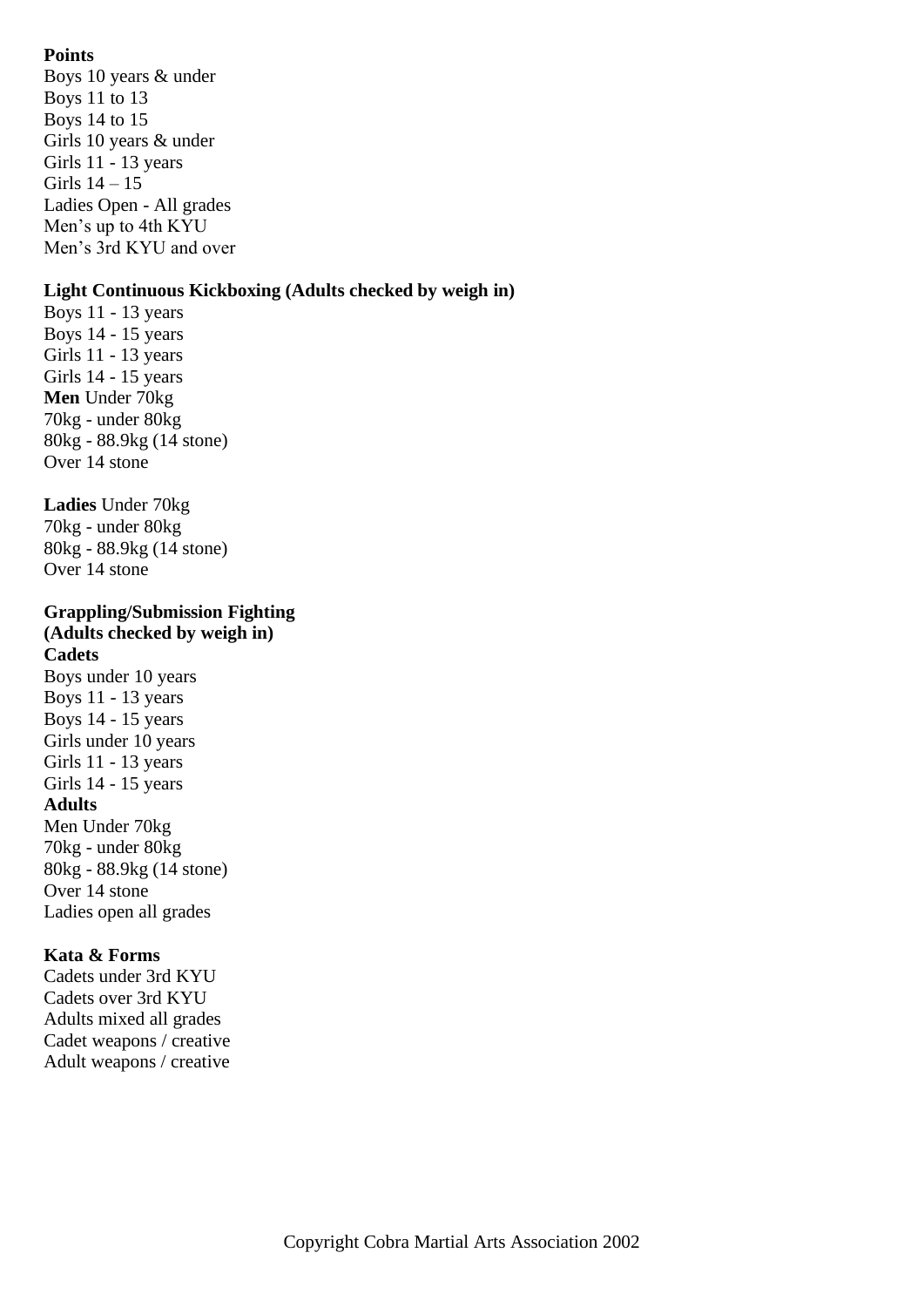## **PERSONAL PROTECTIVE EQUIPMENT (PPE**)

The following list the PPE to be worn and must be in good condition. Optional PPE is shown by \* although these are advised.

# **Points PPE**

Head Guard (\*Over 18) Gloves, open palm must cover finger and thumb. Boots, must cover heal and all toes. Shin Pads Gum Shield Groin Guard for males Chest Guard for females\*

## **Light Continuous Kickboxing PPE**

Same as Points apart from the gloves, which must be: 10 oz closed palm boxing gloves. 12 oz may be accepted at the discretion of the Centre Referee.

### **Submission Grappling PPE**

Though not compulsory Gum Shields, Knee and Elbow pads are advised.

## **REFEREE CLASSES & COURSES**

The CMAA course allows for potential Referees and Area Managers to work through each level over a period of time based on 'time served' on the matts. For details of how to access the CMAA course please contact the office.

**NOTE**: Any one may become a Referee including non Martial Artists.

After completing a course candidates will then be assessed and certified by working the mats at competitions over a length of active service / time. Once certified, at all classes, Referees must continue to work the mats in order to progress up further through the classes and also to retain qualification.

The 3 Classes are:

**Class C**

Entitled to act as a Corner Referee in the Art stated at all Local or National Events

## **Class B**

Entitled to act as a Centre Referee in the Art stated at all Local or National Events

#### **Class A**

Entitled to act as a Head Referee / Area Manager in the Art stated at all Local or National Events

## **SUGGESTED RULES FOR POINTS & LIGHT CONTINUOUS KICKBOXING**

## **Timing**

Preliminary rounds will be 60 seconds Finals will be 90 seconds

#### **Scoring areas**

Head, front side and back only Body, front and side only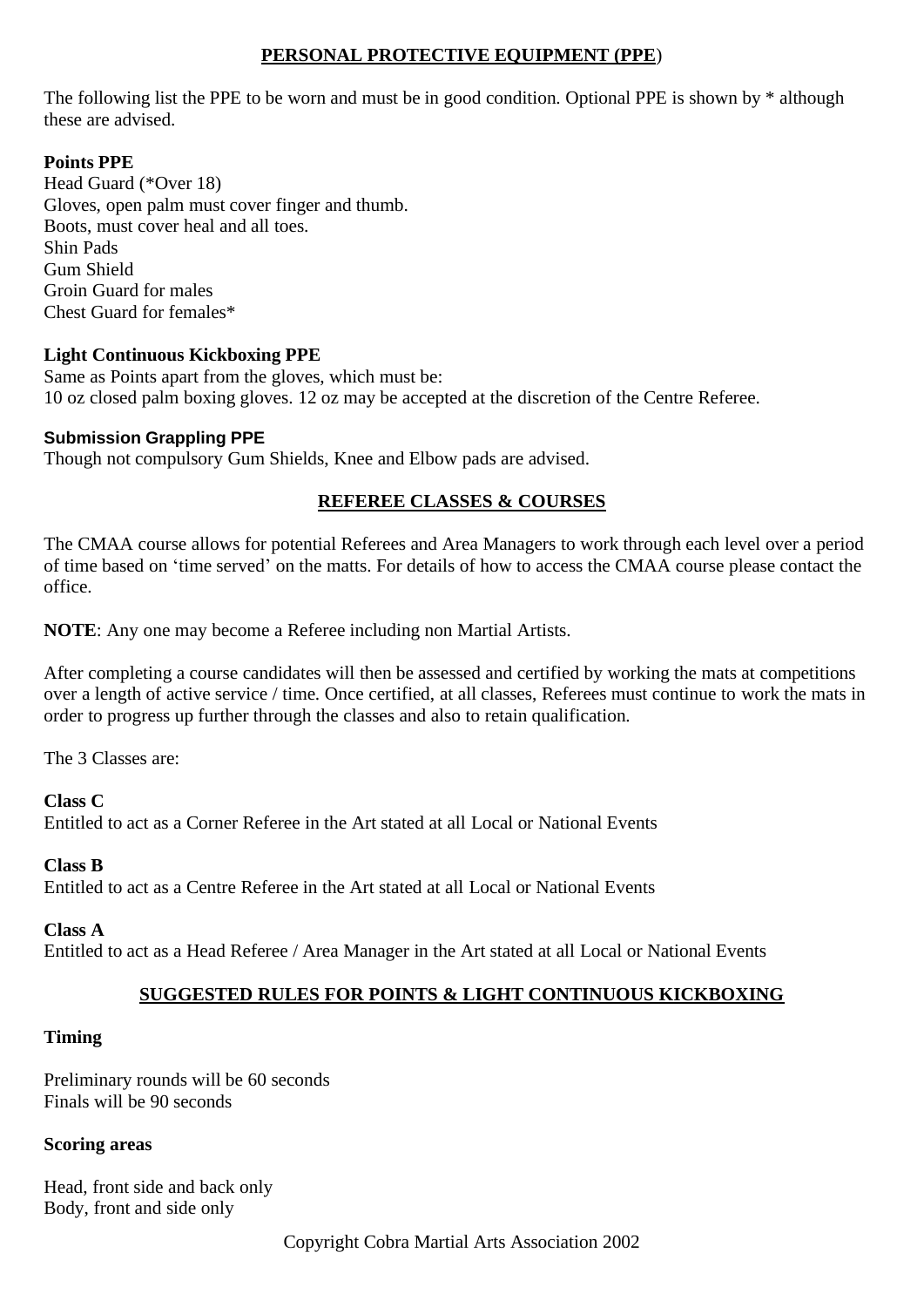## **Scoring techniques** (Competitor must remain standing to score)

Jab and reverse punch Hook and uppercut punch (Light Continuous only) Backfist Ridge hand (Points only) All kicks with control to the body and head only Sweeps below the calf only

# **Prohibited Actions**

Arguing with a Referee or showing deliberate aggression Passing comments deemed as derogatory to any person Sweeps above the calf / Kicks below the waist Spinning Sweeps / Spinning Back Fist / Elbow & Knee Strikes Groin Strikes / Open hand Strikes / Throws Strikes to the back of the body Striking after the Referee calls stop Excessive contact Exiting the area (one foot out is an exit) Evasion / Running away Turning away from opponent Dropping head while defending

## **Penalties**

1 st offence – Warning  $2<sup>nd</sup>$  offence of the same – Warning / Point deducted  $3<sup>rd</sup>$  offence of the same – Disqualification (This is different to rules used by other groups, which disqualify on the  $4<sup>th</sup>$  offence)

## **SCORING**

**NOTE**: For a Competitor to score he / she must remain standing and with both feet on the area. If he / she scores and then goes to the ground for any reason the score will be invalid. He /she may score to an opponent who has 1 foot out of the area or who has been downed by a legal sweep.

In the event that a Competitor reaches 10 points the fight will be stopped and that person declared the winner. The scoring system is: -

Punch to the body  $= 1$  point Punch to the head  $= 1$  point Sweep  $= 1$  point Follow to sweep  $= 1$  point<br>Kick to body  $= 1$  point  $= 1$  point (jumping 2 points) Kick to head  $= 2$  points (jumping 3 points)

In Light Continuous Kickboxing the 8 kick rule within each round will apply and the winner will be decided by the Competitor who has shown: -

Dominance Better technique Thrown more successful technique Shown more variety of technique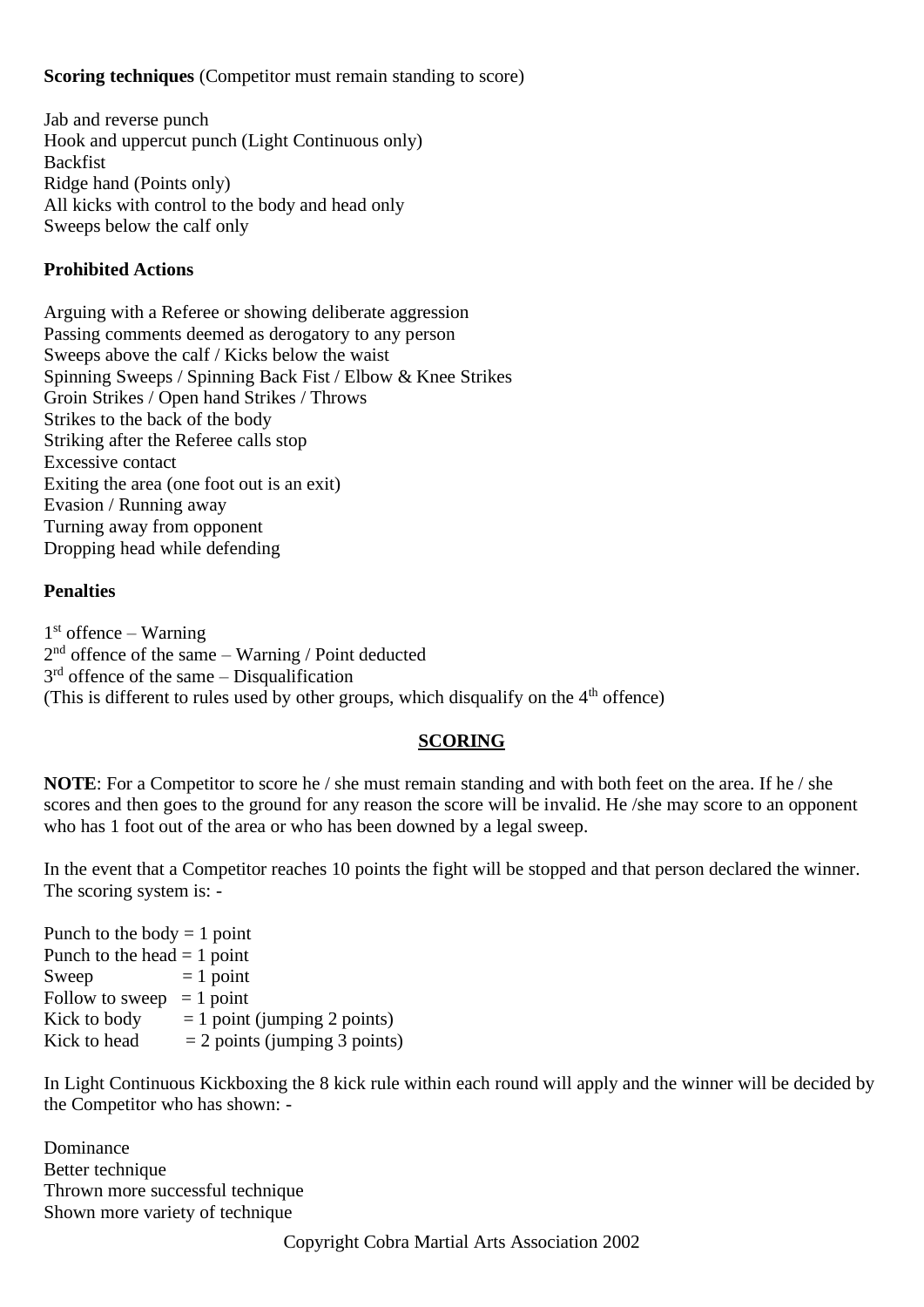Received the least warnings

In the event that a strike injures a Competitor the Medic will be called.

If the Medic withdraws the injured party the winner will be the Competitor with highest score, unless the Centre and Corner Referees' deem the strike to have been deliberate and excessive in which case the innocent Competitor will be declared as the winner. No one can over rule the Medics decision including a Class A Referee.

In the event that a Competitor stops due to exhaustion then he / she will be given a standing 8 count. If a Competitor repeats this 3 times during the same competition then he / she will be disqualified for safety reason.

# **SUGGESTED RULES FOR SUBMISSION GRAPPLING**

Each fight will consist of 1 x 3 minute round, this may be reduced at the Referees discretion based on time and the number of Competitors.

The Referee controls all aspects of the fight aided by a "mirror" Judge. The Referee will start the fight by giving the command "fight" and stop it by giving the command "break". In the interest of safety the Judge may also stop the fight at any time.

In the event of a pin down the Referee will stop and restart the fight after several attempts to escape have failed. In the event of a "tap out" or submission the fight will end there with the fighter who submitted announced as the loser.

If a fighter(s) has 50% of their body out of the area (off the mat) the fight will be stopped at the Referees discretion. Please note being on top does not always mean you are in a dominant position.

In the event of the fight ending with no submission, the winner will be the most dominant fighter based on the number of hold down, pins & techniques attempted. Both Referee and Judge will decide this.

# **INJURY STOPPAGES**

In the event of a Competitor being injured and treated by the Medics the area desk will stop time.

The other Competitor must return to their line and kneel down facing away from the injured party.

**NOTE:** No coaching must take place during this time and may result in warnings if this rule is breached.

## **REFEREE HAND SIGNALS**

**1 Point scores** = Raise the hand with one finger showing in the direction of the scoring Competitor

**2 Point scores** = as above but with 2 fingers showing

**3 Point scores** = as above but with 3 fingers showing

**Scored together** = both hands up showing 1 finger on each

**Technique did not land / fell short** = raise both hands with palms facing in but not touching

**Technique missed** = close fist and brush across stomach

**I did not see** = both hands crossed in front of the face **No score** = both hands crossed  $\&$  waved in front of the legs

**Competitor stepped out of area** = point to area line and move arm

**Warning** = raise up the hand on the side of the offender with index finger prominent and circle

Copyright Cobra Martial Arts Association 2002